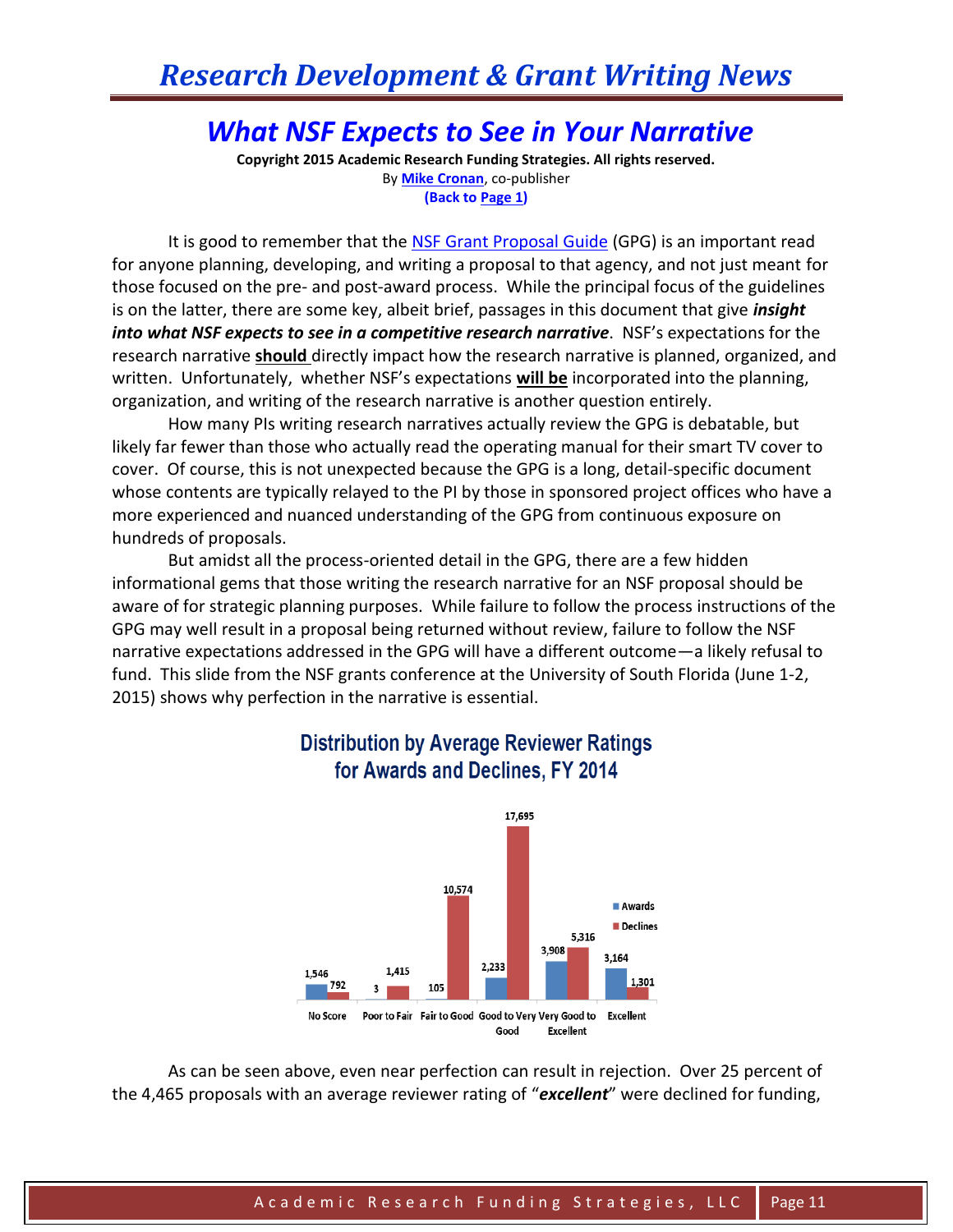## *Research Development & Grant Writing News*

and funding recommendations go quickly south thereafter, e.g., around 60 percent of the proposals with an average reviewer rating of "*very good to excellent*" were declined for funding. So, in writing proposals to NSF, as in gymnastics, success requires that you "*stick the landing*," the culmination of a flawless performance. *One way to attain this perfection is to listen to what the agency is telling you it wants to see in your research narrative*. Two brief sections in the GPG (*Chapter II - [Proposal Preparation Instructions](http://www.nsf.gov/pubs/policydocs/pappguide/nsf15001/gpg_2.jsp)*) give you this information, as quoted with editorial bolding below:

#### **NSF Core Mission Strategies**

"Proposers should also **be aware of core strategies that are essential to the fulfillment of NSF's mission**, as articulated in *[Investing in Science, Engineering, and Education for the](http://www.nsf.gov/pubs/2014/nsf14043/nsf14043.pdf)  [Nation's Future: NSF Strategi](http://www.nsf.gov/pubs/2014/nsf14043/nsf14043.pdf)c Plan, 2014-2018*. These strategies are integrated in the program planning and implementation process, *of which proposal review is one part*. NSF's mission is particularly well-implemented through the *integration of research and education and broadening participation* in NSF programs, projects, and activities.

**One of the strategic objectives in support of NSF's mission is to foster integration of research and education** through the programs, projects, and activities it supports at NSF awardee organizations. These organizations must recruit, train, and prepare a **diverse** science, technology, engineering, and mathematics (STEM) **workforce to advance the frontiers of science and participate in the U.S. technology-based economy**. NSF's contribution to the **national innovation ecosystem is to provide cutting-edge research** under the guidance of the Nation's most creative scientists and engineers. NSF also supports development of a strong STEM workforce by **investing in building the knowledge that informs improvements in STEM teaching and learning**.

NSF's mission calls for the **broadening of opportunities and expanding participation** of groups, organizations, and geographic regions that are underrepresented in STEM disciplines, which is essential to the health and vitality of science and engineering. **NSF is committed to this principle of diversity and deems it central to the programs, projects, and activities it considers and supports**."

#### **Project Description**

"The **Project Description** should provide a **clear** statement of the work to be undertaken and must include: **objectives for the period of the proposed work and expected significance; relation to longer-term goals of the PI's project; and relation to the present state of knowledge in the field**, to work in progress by the PI under other support **and to work in progress elsewhere**.

The **Project Description** should outline the general plan of work, including the broad design of activities to be undertaken, and, where appropriate, provide a **clear** description of experimental methods and procedures. **Proposers should address what they want to do, why they want to do it, how they plan to do it, how they will know if they succeed, and what benefits could accrue if the project is successful**. The project activities may be based on previously established and/or innovative methods and approaches, but in either case must be well justified. These issues apply to **both** the technical aspects of the proposal **and the way in which the project may make broader contributions**.